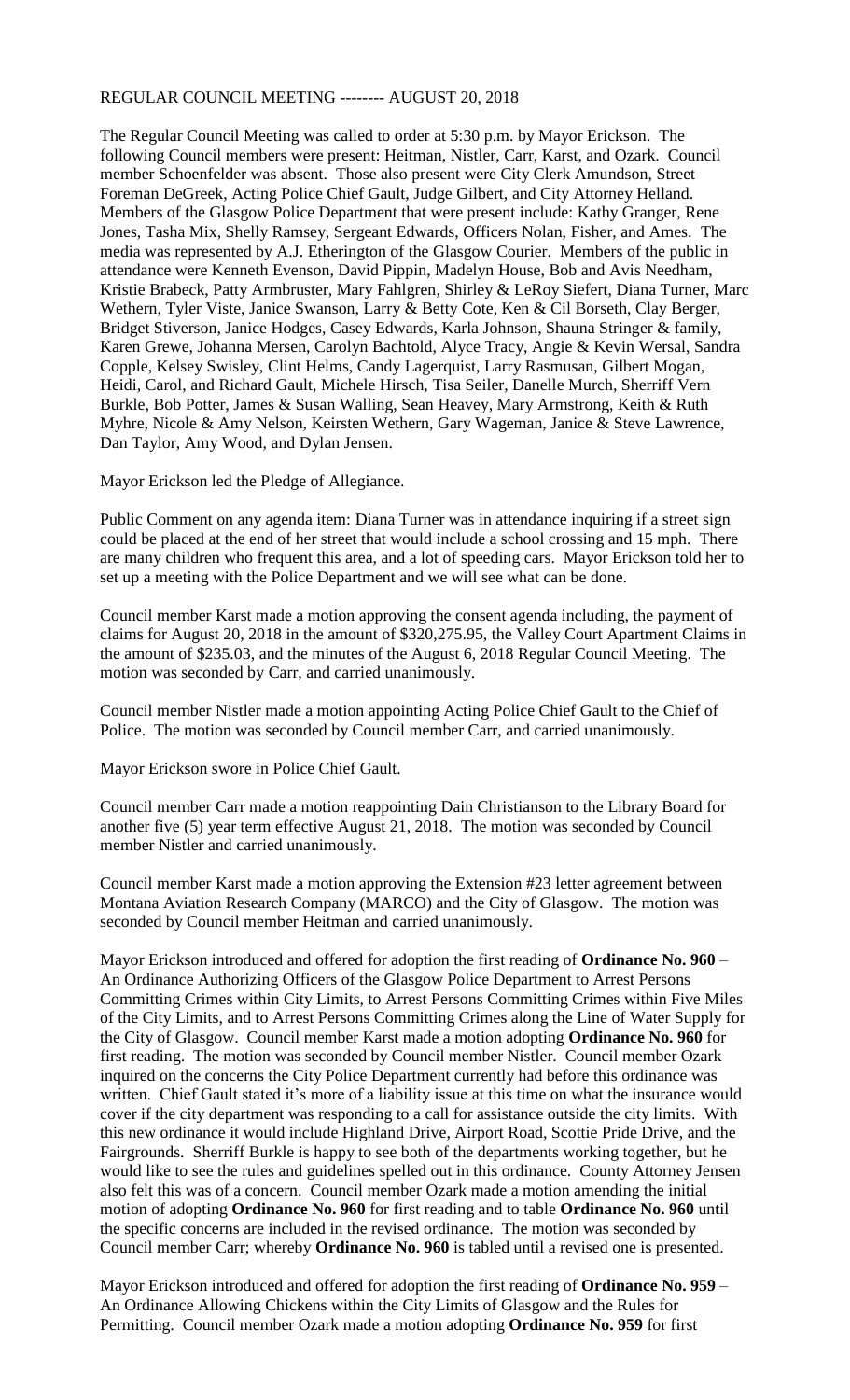reading. The motion was seconded by Council member Karst. Of the community members in attendance 19 spoke either for or against the proposed chicken ordinance for first reading. The seven members who spoke for the ordinance, their comments are as follows: It's a positive thing where children can raise them from a chick to an adult and have responsibilities, these can make great pets for those who are allergic to dogs and cats, they can assist with those who may have mental health issues, can be used for an educational experience, and only a small percent of the community may invest in chickens. Some people who spoke stated that they wouldn't want to have chickens, but let those who want them, have them. Having chickens could make a positive experience for someone, change is not a bad thing, let's give it a chance and see what happens, maybe those who want chickens could work through the program at the fairgrounds. Those who were against the ordinance, their comments included: they carry many diseases, they are not clean animal, they will bring in additional predators especially skunks, our law enforcement has enough to deal with, there are ordinances that are not enforced now, chickens are mean, and having chickens in backyards will affect property values. Other comments that were made include: Maybe the residents that are interested in having chickens should contact a rancher or farmer and see if they could rent a portion of their property for this, maybe the city should allow them, but only in certain areas, or include that an approval letter from the neighbors would need to be signed before a permit is issued, we already have an animal problem, why should we add chickens in to the mix, and one member said it should just go to the vote of the people. There was discussion on maybe allowing temporary permits and if the owner doesn't follow the ordinance, the annual permit wouldn't be issued, the volunteer committee that would do coop inspections to make sure they are up to regulations, and if the chickens were removed from the property, who would take them. Council member Ozark inquired on how much it would cost to invest in the chickens and coops. Madelyn said that the initial cost could be anywhere from \$250.00 and up depending on the cost of the type of chicken the person was looking for and type of materials used to build the coop. Mayor Erickson thanked everyone in attendance for their input and comments. She then asked each council member for their comments and votes on this issue. Council member Ozark said that he was pretty adamant about not having chickens within the city limits when this was first brought to the council and is still on the fence about it, he was told once to never be afraid of change, it's a fresh idea for Glasgow and those who brought it up need to be treated with respect and they worked within the system to try to get things done correctly and gave credit to Madelyn for all the work she had done, he said that if this ordinance doesn't pass, he will make sure it goes to the people to vote in 2019, with that being said he votes yes. Council member Karst voted no. Council member Carr said that he grew up on a ranch/farm that had chickens and agrees with what Council member Ozark stated, it needs to go to the vote of the people and he votes no. Council member Nistler said that there are pros and cons with this issue, but also voted no. Council member Heitman mentioned he hasn't heard many positives from those who had spoke to him, he votes no. The first reading of **Ordinance No. 959** does not pass with a vote of 1 yes's and 4 no's.

Mayor Erickson stated the September Council meetings will be on Tuesday the 4<sup>th</sup> and Monday the  $17<sup>th</sup>$  due to the Labor Day Holiday.

Unfinished Business:

-Levee Safety Committee Report – NONE

- Update on GNDC noncompetitive grant – NONE

Committee Reports: There were no reports for Personnel, Grant, Ordinance, Cemetery, or Water.

## Department Head Reports:

Mayor Erickson reported that she had met with the Commissioners and had talked about the Keystone Pipeline, she met with Tester's Chief of Staff, she will have a recommendation from the Cemetery Committee Meeting on the next agenda, and she will be attending the LEPC meeting.

Chief Gault stated he attended a meeting on the Keystone Pipeline at the Cottonwood and construction should be starting next March. There will be two man camps and his department is being proactive with trainings to deal with the protesters that will come along with it.

Street Foreman DeGreek said the crosswalk signs are up and they are working on painting the crosswalks before school starts.

City Clerk Amundson mentioned a meeting needs to be set to discuss the mills and how much the council wants to allocate this year. It was decided to put this on the September  $4<sup>th</sup>$ agenda for discuss and decision.